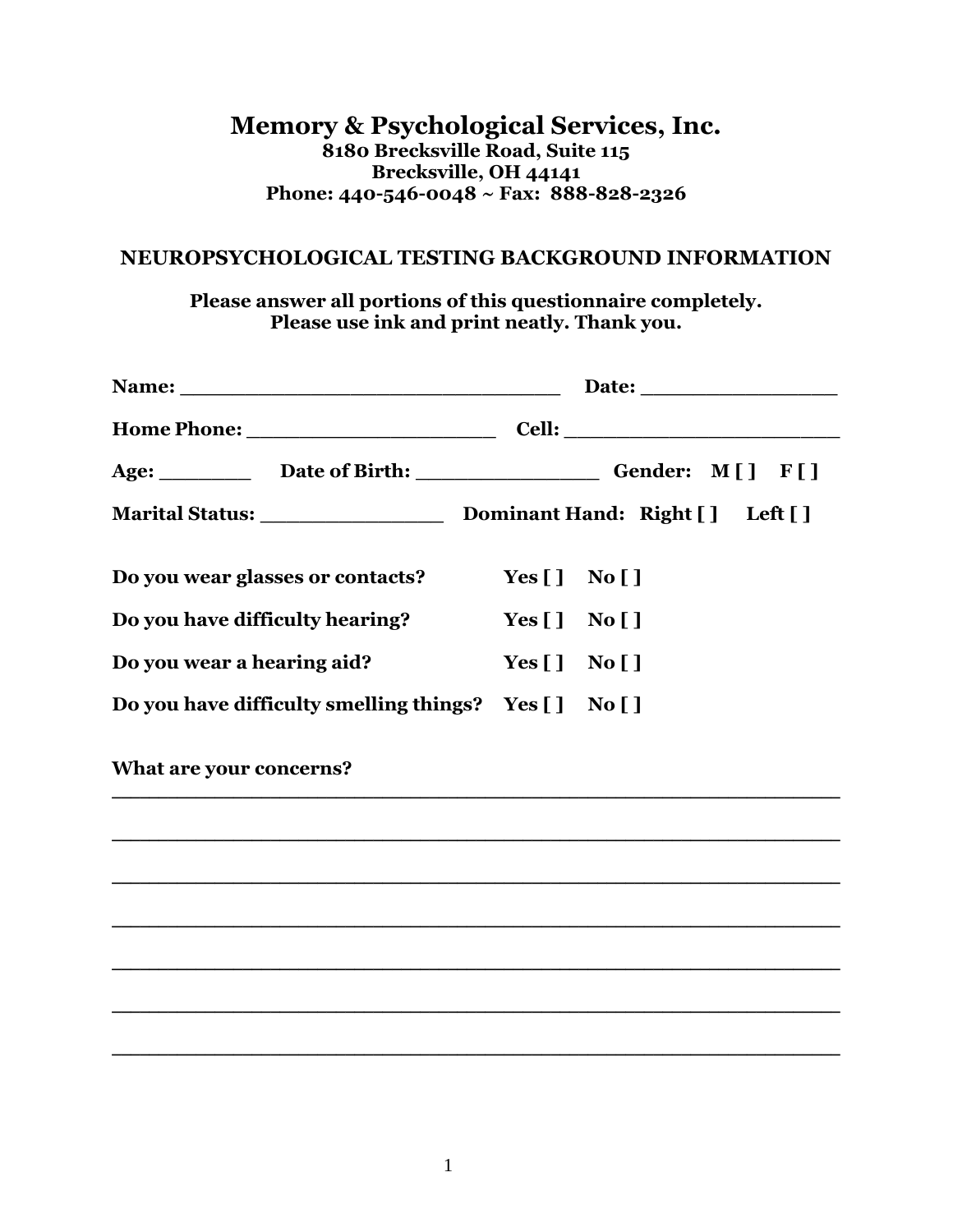### **EDUCATIONAL HISTORY**

| Year completed: Grade point average: GED? Yes [] No []                     |  |
|----------------------------------------------------------------------------|--|
| Were you ever diagnosed with a learning disability? Yes [] No []           |  |
|                                                                            |  |
| Were you in special education or learning disabled classes? Yes [ ] No [ ] |  |
| Did you repeat any grades? Yes [] No []                                    |  |
| Did you have difficulty paying attention in school? Yes [] No []           |  |
| Were you hyperactive as a child? $Yes [] No []$                            |  |
| Did you have trouble with your memory as a child? Yes [] No []             |  |

### **WORK HISTORY**

| <b>Name of Company</b> | <b>Dates of Employment</b>                          | <b>Type of Work</b> |
|------------------------|-----------------------------------------------------|---------------------|
|                        |                                                     |                     |
|                        |                                                     |                     |
|                        |                                                     |                     |
|                        |                                                     |                     |
|                        |                                                     |                     |
|                        |                                                     |                     |
|                        |                                                     |                     |
|                        | Approximate last date of employment, if applicable: |                     |
|                        |                                                     |                     |
|                        |                                                     |                     |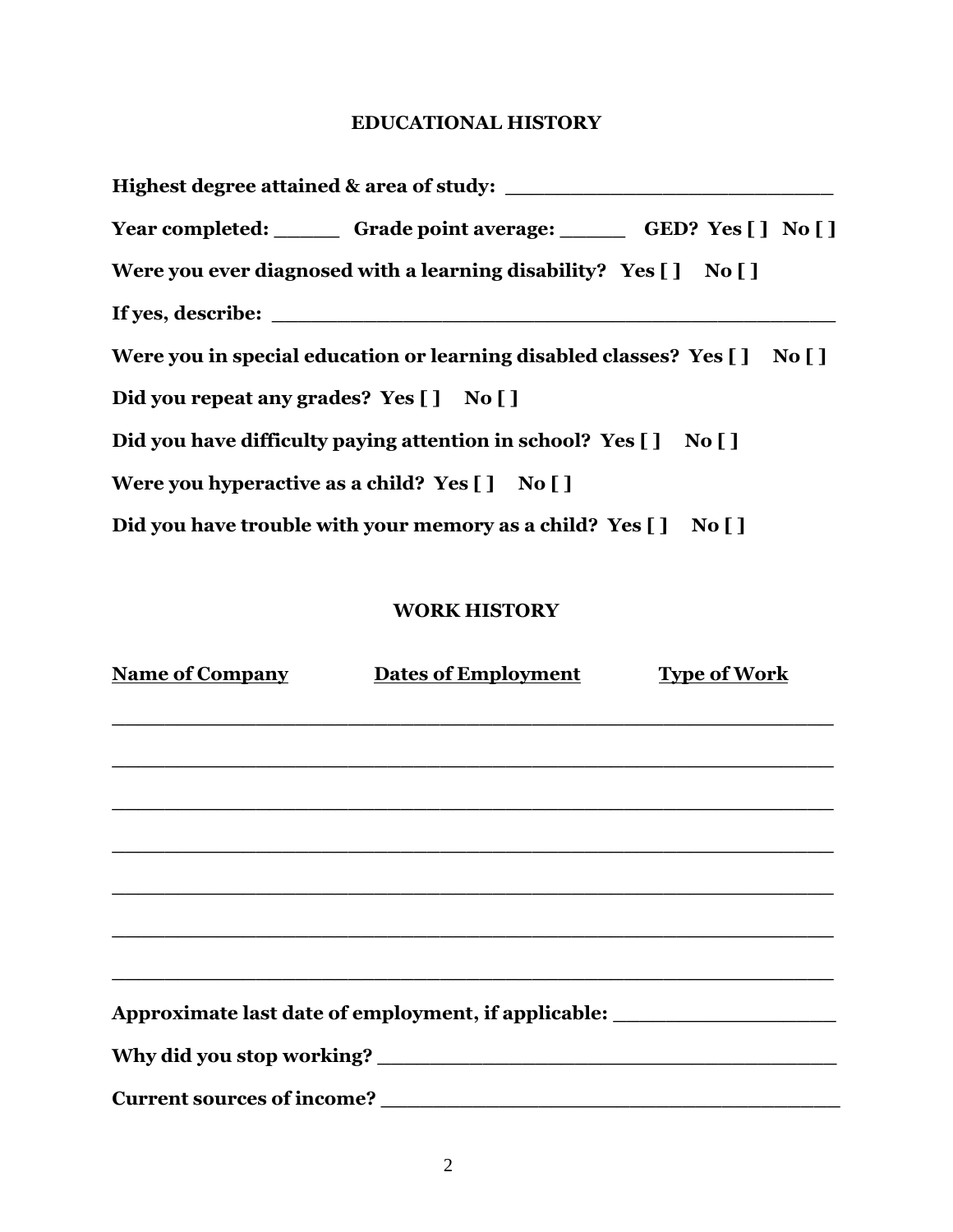### **FAMILY MEDICAL HISTORY**

**Please indicate if anyone in your immediate family or a close relative has had any of the following conditions.**

| <b>Neurological Disorders</b> |     |                | <b>Relationship to the Patient</b> |
|-------------------------------|-----|----------------|------------------------------------|
| <b>Seizure Disorder</b>       | Y[] | N[]            |                                    |
| Dementia (unknown type)       | Y[] | $N$ []         |                                    |
| <b>Alzheimer's Disease</b>    | Y[] | N[]            |                                    |
| <b>Parkinson's Disease</b>    | Y[] | N[]            |                                    |
| <b>Huntington's Disease</b>   | Y[] | N[]            |                                    |
| <b>Multiple Sclerosis</b>     | Y[] | N[]            |                                    |
| <b>Stroke</b>                 | Y[] | N[]            |                                    |
| <b>Heart Disease</b>          | Y[] | N[]            |                                    |
| <b>High Blood Pressure</b>    | Y[] | N[]            |                                    |
| <b>Diabetes</b>               | Y[] | N[]            |                                    |
|                               | Y[] | N[]            |                                    |
| <b>Psychiatric Disorders</b>  |     |                | <b>Relationship to the Patient</b> |
| <b>Depression</b>             | Y[] | N[]            |                                    |
| Schizophrenia                 | Y[] | N[]            |                                    |
| <b>Anxiety Disorder</b>       | Y[] | $N$ []         |                                    |
| <b>Alcohol Abuse</b>          | Y[] | N[]            |                                    |
| <b>Drug Abuse</b>             | Y[] | N <sub>1</sub> |                                    |
| Other_                        | Y[] | N <sub>1</sub> |                                    |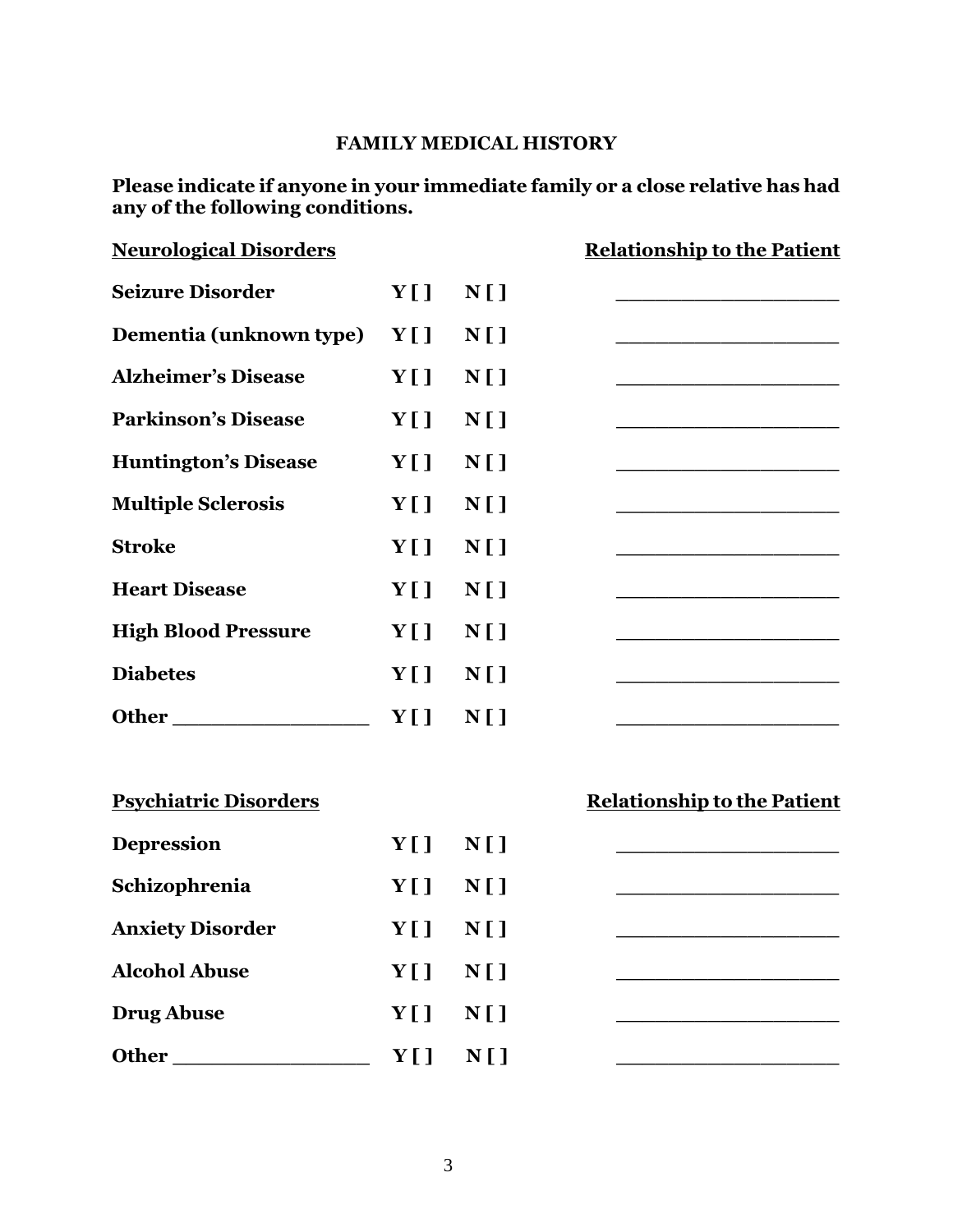## **PATIENT'S MEDICAL/NEUROLOGICAL HISTORY**

### **HEAD INJURY**

| please fill out one section per head injury.                                                                                                                 | Have you ever had a head injury? Y [ ] N [ ] If NO, you may skip this page; if YES,                                                                               |
|--------------------------------------------------------------------------------------------------------------------------------------------------------------|-------------------------------------------------------------------------------------------------------------------------------------------------------------------|
|                                                                                                                                                              | Skull fracture? $Y[\ ]\ N[\ ]$                                                                                                                                    |
| Did you lose consciousness? Y [ ] N [ ] For how long?                                                                                                        |                                                                                                                                                                   |
|                                                                                                                                                              |                                                                                                                                                                   |
| Describe any problems you have (or had) with your thinking after this injury.<br>(Such as language, memory, attention/concentration, or reasoning problems.) |                                                                                                                                                                   |
|                                                                                                                                                              | ,我们也不能会在这里,我们的人们也不能会在这里,我们也不能会在这里,我们也不能会在这里,我们也不能会在这里,我们也不能会在这里,我们也不能会不能会不能会。<br>第2012章 我们的人们,我们的人们的人们,我们的人们的人们,我们的人们的人们,我们的人们的人们,我们的人们的人们,我们的人们的人们,我们的人们的人们,我们的人 |
|                                                                                                                                                              | Skull fracture? Y [ ] N [ ]                                                                                                                                       |
| Did you lose consciousness? Y [ ] N [ ] For how long?                                                                                                        |                                                                                                                                                                   |
|                                                                                                                                                              |                                                                                                                                                                   |
| Describe any problems you have (or had) with your thinking after this injury.<br>(Such as language, memory, attention/concentration, or reasoning problems.) |                                                                                                                                                                   |
|                                                                                                                                                              | Skull fracture? Y [ ] N [ ]                                                                                                                                       |
|                                                                                                                                                              |                                                                                                                                                                   |
| Did you lose consciousness? Y [ ] N [ ]                                                                                                                      | For how long? _                                                                                                                                                   |
|                                                                                                                                                              |                                                                                                                                                                   |
| Describe any problems you have (or had) with your thinking after this injury.<br>(Such as language, memory, attention/concentration, or reasoning problems.) |                                                                                                                                                                   |

**\_\_\_\_\_\_\_\_\_\_\_\_\_\_\_\_\_\_\_\_\_\_\_\_\_\_\_\_\_\_\_\_\_\_\_\_\_\_\_\_\_\_\_\_\_\_\_\_\_\_\_\_\_\_\_\_\_\_\_\_**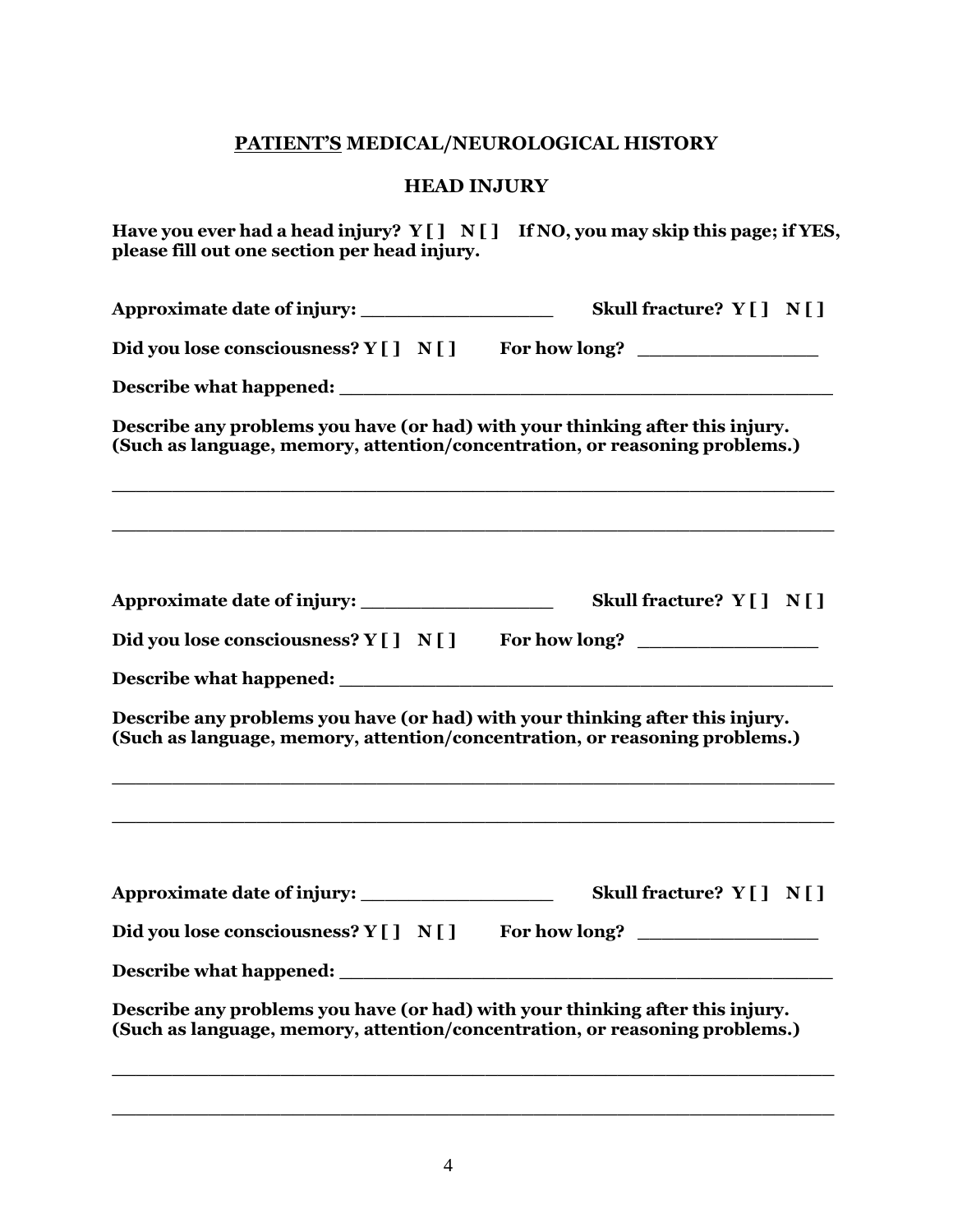#### **STROKE**

| Did you lose consciousness? Y [ ] N [ ] For how long?                                                                                                       |  |  |  |
|-------------------------------------------------------------------------------------------------------------------------------------------------------------|--|--|--|
|                                                                                                                                                             |  |  |  |
| Any paralysis or weakness? Y [ ] N [ ] Where? __________________________________                                                                            |  |  |  |
| Describe any problems you have (or had) with your thinking after the stroke.<br>(Such as language, memory, attention/concentration, or reasoning problems.) |  |  |  |
|                                                                                                                                                             |  |  |  |
| Did you lose consciousness? Y [ ] N [ ] For how long? __________________________                                                                            |  |  |  |
|                                                                                                                                                             |  |  |  |
| Any paralysis or weakness? Y [ ] N [ ] Where?                                                                                                               |  |  |  |
| Describe any problems you have (or had) with your thinking after the stroke. (Such<br>as language, memory, attention/concentration, or reasoning problems.) |  |  |  |
|                                                                                                                                                             |  |  |  |
| Did you lose consciousness? $Y[\ ] \ N[\ ]$ For how long?                                                                                                   |  |  |  |
|                                                                                                                                                             |  |  |  |
| Any paralysis or weakness? $Y[] N[]$ Where?                                                                                                                 |  |  |  |
| Describe any problems you have (or had) with your thinking after the stroke. (Such<br>as language, memory, attention/concentration, or reasoning problems.) |  |  |  |

**\_\_\_\_\_\_\_\_\_\_\_\_\_\_\_\_\_\_\_\_\_\_\_\_\_\_\_\_\_\_\_\_\_\_\_\_\_\_\_\_\_\_\_\_\_\_\_\_\_\_\_\_\_\_\_\_\_\_\_\_**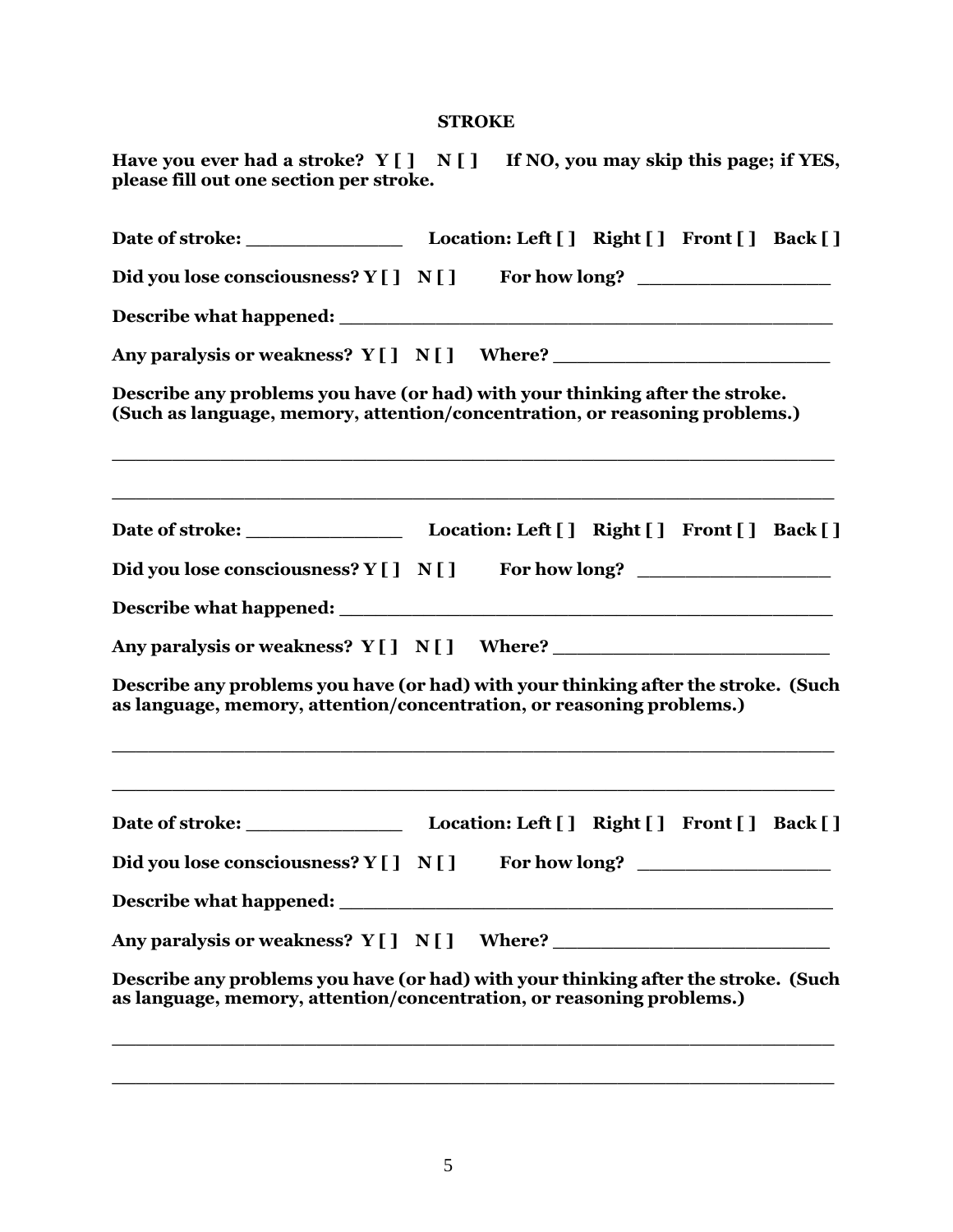**Please indicate whether you have been diagnosed with or experienced any of the following and the approximate dates of each.**

| <b>Heart attack</b>                                        | $Y[\ ]\ N[\ ]\$ Date of onset: |  |
|------------------------------------------------------------|--------------------------------|--|
| Anoxia<br>(Low oxygen in the brain) If yes, what happened? | $Y[\ ]\ N[\ ]\$ Date of onset: |  |

**\_\_\_\_\_\_\_\_\_\_\_\_\_\_\_\_\_\_\_\_\_\_\_\_\_\_\_\_\_\_\_\_\_\_\_\_\_\_\_\_\_\_\_\_\_\_\_\_\_\_\_\_\_\_\_\_\_\_\_\_**

| <b>Chronic Obstructive Pulmonary</b><br>Disease (COPD) | Y[1 N[1] |                                                                                                                                                                |
|--------------------------------------------------------|----------|----------------------------------------------------------------------------------------------------------------------------------------------------------------|
|                                                        |          |                                                                                                                                                                |
| <b>Hypertension</b>                                    | Y[1 N[1] |                                                                                                                                                                |
| <b>Diabetes</b>                                        | Y[] N[]  |                                                                                                                                                                |
| <b>Liver</b> disease                                   | Y[] N[]  |                                                                                                                                                                |
| <b>Kidney disease</b>                                  | Y[] N[]  |                                                                                                                                                                |
| <b>Syphilis</b>                                        | Y[] N[]  |                                                                                                                                                                |
| <b>HIV/AIDS</b>                                        | Y[] N[]  |                                                                                                                                                                |
| <b>Cancer</b>                                          | Y[] N[]  |                                                                                                                                                                |
|                                                        |          |                                                                                                                                                                |
| <b>Meningitis</b>                                      | Y[] N[]  |                                                                                                                                                                |
| <b>Encephalitis</b>                                    | Y[] N[]  |                                                                                                                                                                |
| <b>Seizures</b>                                        | Y[] N[]  |                                                                                                                                                                |
|                                                        |          | Frequency: Daily [] Weekly [] Monthly [] Other _________________________________                                                                               |
|                                                        |          | Type: simple partial [] complex partial [] partial w/secondary generalization []<br>grand mal [] absence [] myoclonic [] clonic [] tonic [] atonic []          |
|                                                        |          | Mark all that apply: convulsion [] loss of consciousness [] memory loss []<br>unusual sensations [] confusion [] falling [] limb stiffening [] limb jerking [] |
|                                                        |          |                                                                                                                                                                |
| If yes, describe what happened:                        |          |                                                                                                                                                                |

**\_\_\_\_\_\_\_\_\_\_\_\_\_\_\_\_\_\_\_\_\_\_\_\_\_\_\_\_\_\_\_\_\_\_\_\_\_\_\_\_\_\_\_\_\_\_\_\_\_\_\_\_\_\_\_\_\_\_\_\_**

**\_\_\_\_\_\_\_\_\_\_\_\_\_\_\_\_\_\_\_\_\_\_\_\_\_\_\_\_\_\_\_\_\_\_\_\_\_\_\_\_\_\_\_\_\_\_\_\_\_\_\_\_\_\_\_\_\_\_\_\_**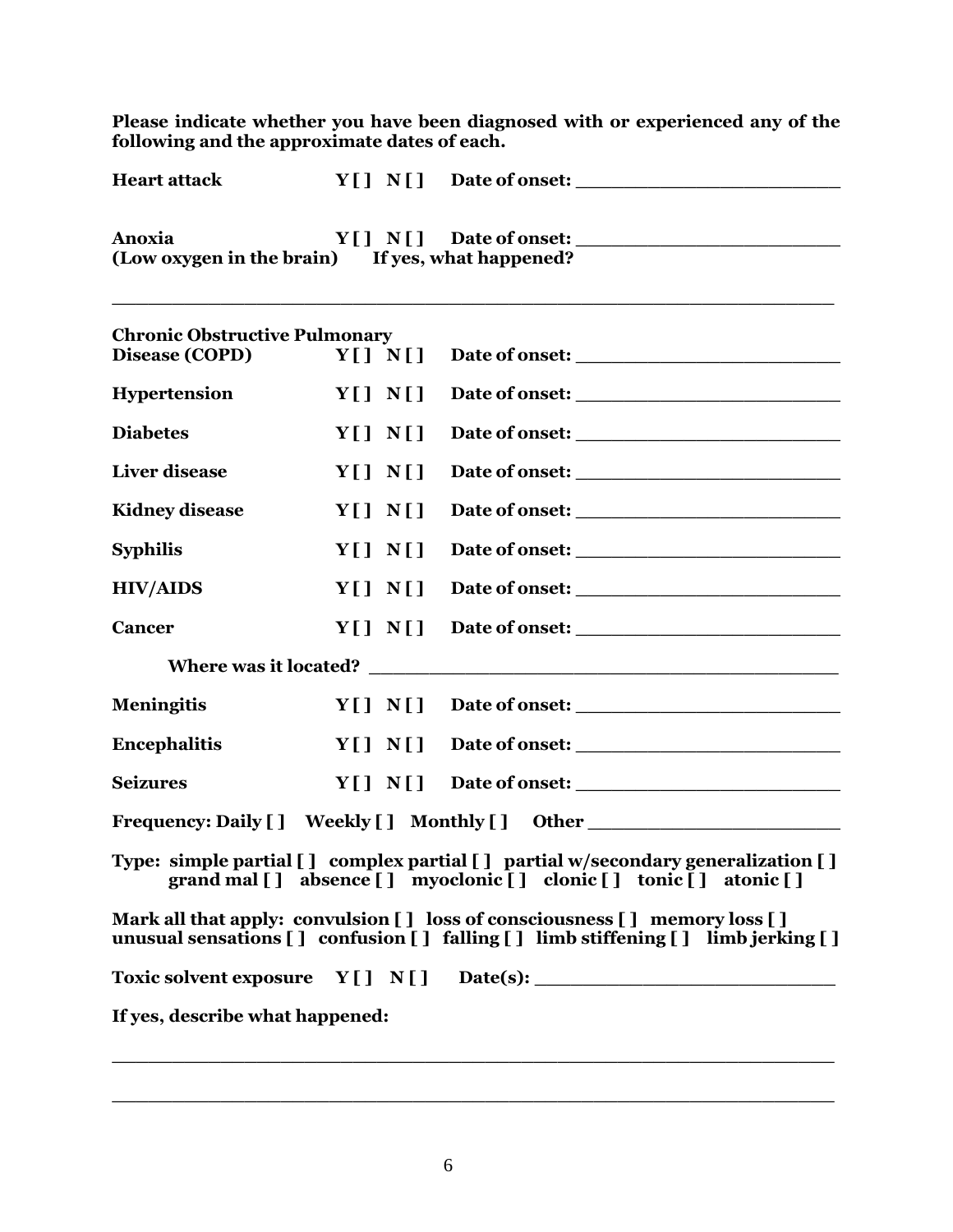### **Current medical diagnoses:**

| <b>Current medications:</b><br><b>Name</b> |                  | <b>Dose</b> |                     | <b>Prescribed By</b> |
|--------------------------------------------|------------------|-------------|---------------------|----------------------|
|                                            |                  |             |                     |                      |
|                                            |                  |             |                     |                      |
|                                            |                  |             |                     |                      |
|                                            |                  |             |                     |                      |
| Physicians:<br><b>Name</b>                 | <b>Specialty</b> |             | <b>Phone Number</b> | <b>Fax Number</b>    |
|                                            |                  |             |                     |                      |
|                                            |                  |             |                     |                      |
|                                            |                  |             |                     |                      |

# \*\*\* PLEASE PROVIDE THE PHONE & FAX NUMBERS FOR **EACH PHYSICIAN LISTED ABOVE \*\*\***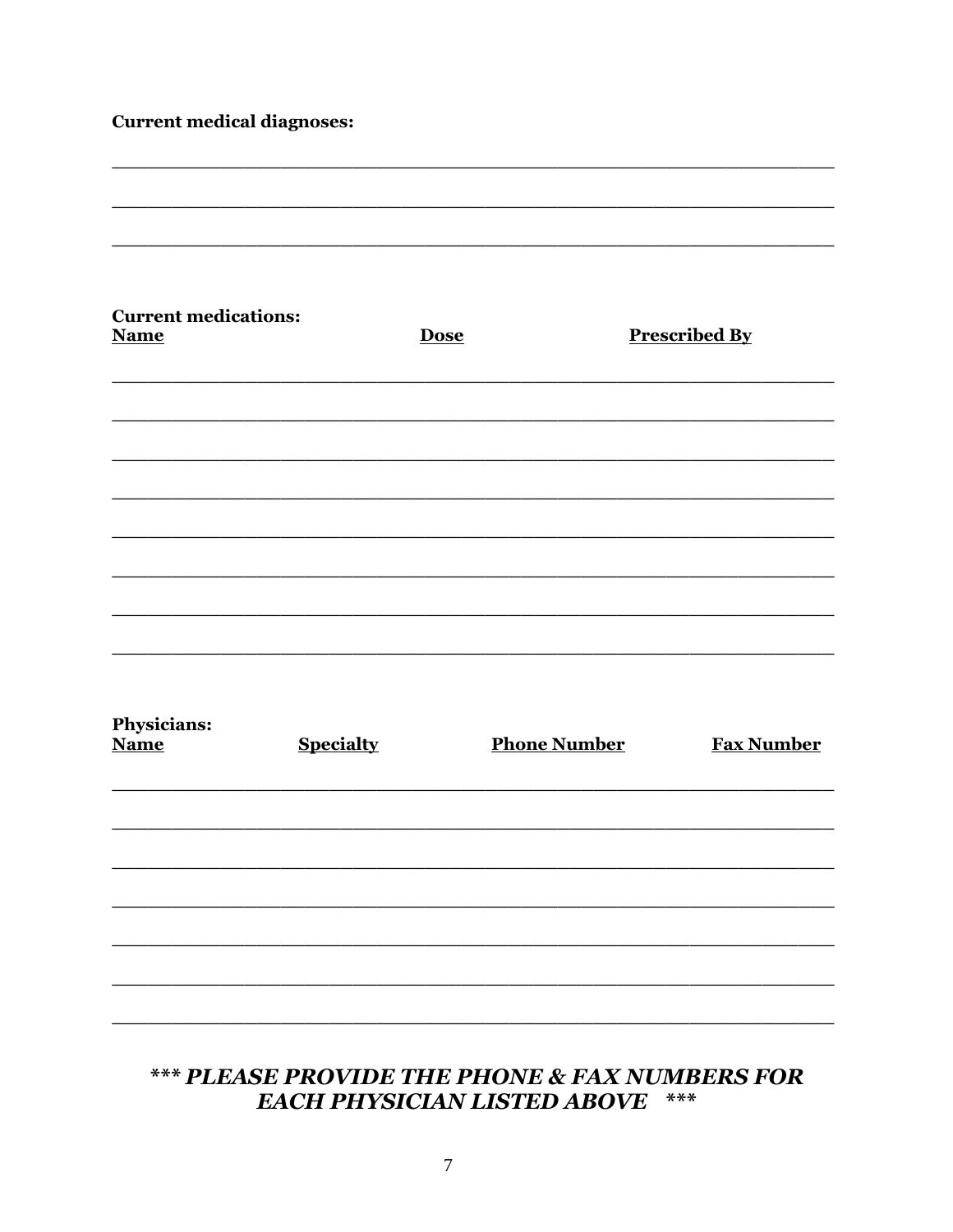#### **PSYCHIATRIC HISTORY**

**Have you had extended periods of time (more than 2 weeks) of feeling sad, blue, hopeless, helpless, or irritable? Y [ ] N [ ]**

| <b>Approximate Date(s)</b>                                          | <b>Duration</b> | <b>Circumstances and symptoms</b>                                               |
|---------------------------------------------------------------------|-----------------|---------------------------------------------------------------------------------|
|                                                                     |                 |                                                                                 |
| Have you had suicidal thoughts? Y[] N[]<br>If yes, how often?       |                 |                                                                                 |
| Have you ever attempted suicide? Y[] N[]<br>If yes, when?           |                 |                                                                                 |
| no need for sleep, racing thoughts, spending sprees)? Y[] N[]       |                 | Have you had any extended periods of time of elevated mood (increased activity, |
| <b>Approximate Date(s)</b>                                          | <b>Duration</b> | <b>Circumstances and symptoms</b>                                               |
| Have you had any episodes of violence in your lifetime? Y [ ] N [ ] |                 |                                                                                 |
| <b>Approximate Date(s)</b>                                          | <b>Duration</b> | <b>Circumstances and symptoms</b>                                               |
|                                                                     |                 |                                                                                 |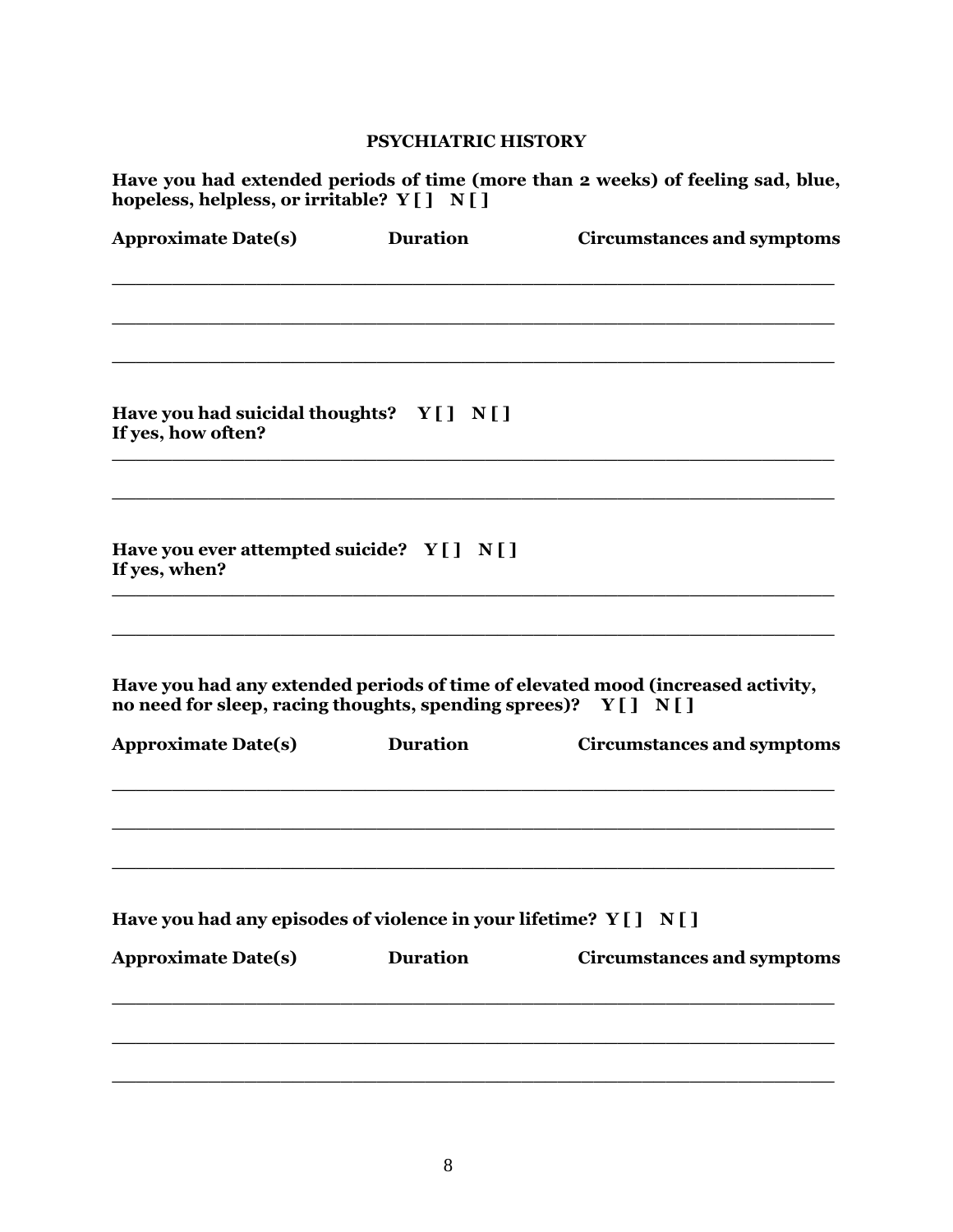# **Have you ever been in jail? Y [ ] N [ ]**

**If yes, please give dates and describe reasons:** 

|                            | Have you ever heard voices that were not heard by others? $Y[\ ] \ N[\ ]$        |                                                                                                               |
|----------------------------|----------------------------------------------------------------------------------|---------------------------------------------------------------------------------------------------------------|
| <b>Approximate Date(s)</b> | <b>Duration</b>                                                                  | <b>Please describe</b>                                                                                        |
|                            |                                                                                  |                                                                                                               |
| <b>Approximate Date(s)</b> | are being followed, or that your food is poisoned? $Y \cap Y$<br><b>Duration</b> | Have you ever experienced a belief that there is a conspiracy against you, that you<br><b>Please describe</b> |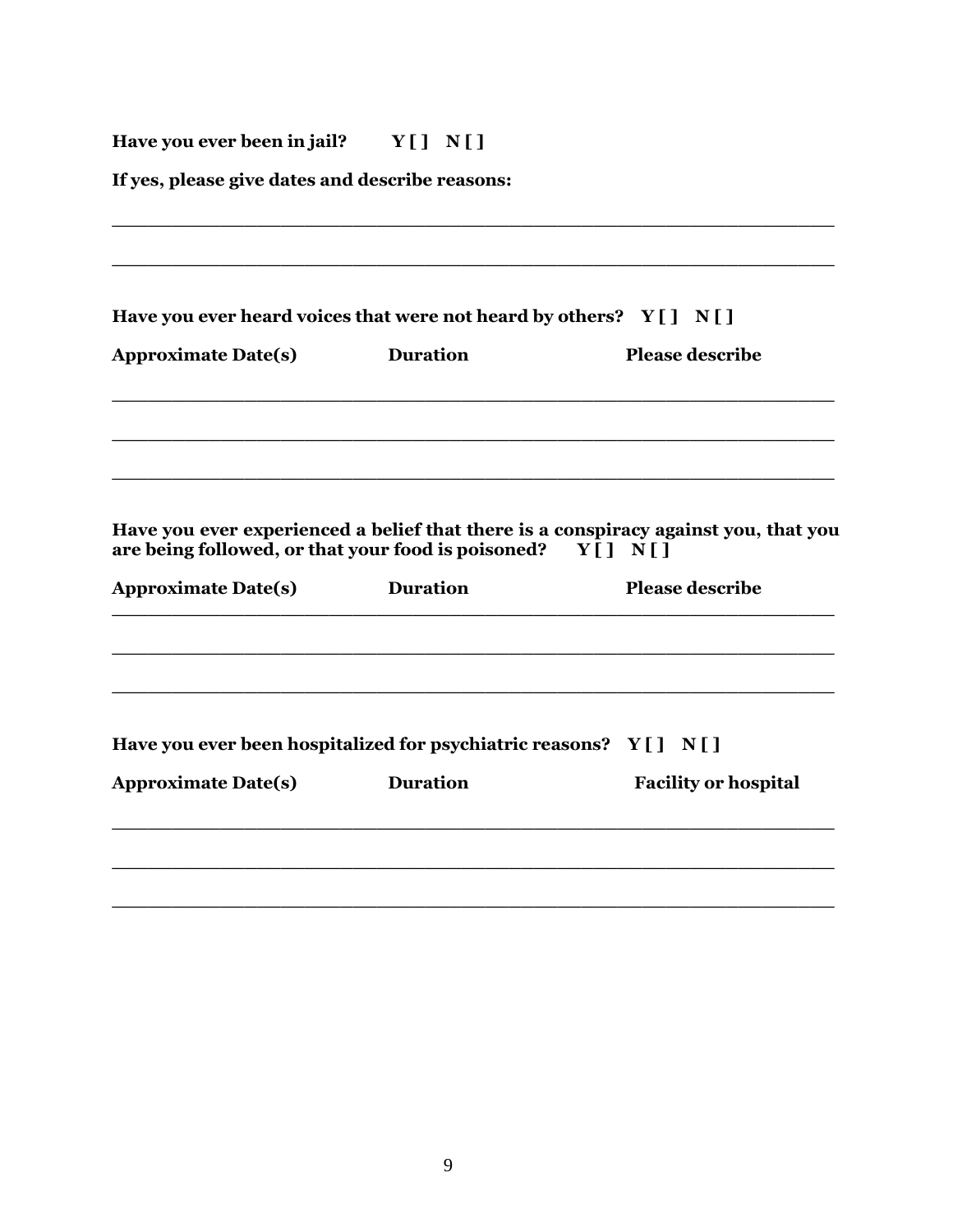#### **SUBSTANCE USE HISTORY**

| Please list current alcohol use and number of alcohol equivalents (1 unit = 12 ounces<br>beer, 5 ounces of wine, or a 1.25 ounce shot of hard liquor) |                         |                    |                  |
|-------------------------------------------------------------------------------------------------------------------------------------------------------|-------------------------|--------------------|------------------|
|                                                                                                                                                       |                         |                    |                  |
|                                                                                                                                                       |                         |                    |                  |
|                                                                                                                                                       |                         |                    |                  |
| How old were you when you first drank? _________                                                                                                      |                         |                    |                  |
| How many years have you been drinking?                                                                                                                |                         |                    |                  |
| Have you ever had a drink in the morning? $Y[] N[]$                                                                                                   |                         |                    |                  |
| Have friends or family ever expressed concern about your drinking? Y [ ] N [ ]                                                                        |                         |                    |                  |
| Does this irritate you or make you angry? $Y[] N[]$                                                                                                   |                         |                    |                  |
| Have you ever had alcohol related black outs? Y [ ] N [ ] How many?                                                                                   |                         |                    |                  |
| Have you ever been arrested for drunk driving? $Y[] N[]$                                                                                              |                         |                    |                  |
| If you drank in the past, but have stopped:                                                                                                           |                         |                    |                  |
|                                                                                                                                                       |                         |                    |                  |
|                                                                                                                                                       |                         |                    |                  |
| Have you ever been treated for alcohol or drug abuse? Y [ ] N [ ]                                                                                     |                         |                    |                  |
| <b>Dates of Treatment</b>                                                                                                                             | <b>Name of Facility</b> |                    |                  |
|                                                                                                                                                       |                         |                    |                  |
|                                                                                                                                                       |                         |                    |                  |
| Do you currently use illicit drugs or abuse prescription medication? $Y[] N[]$                                                                        |                         |                    |                  |
| If yes, please list in order of preference:                                                                                                           |                         |                    |                  |
|                                                                                                                                                       |                         |                    | Monthly [] Other |
|                                                                                                                                                       |                         | <b>Monthly</b> [ ] |                  |
|                                                                                                                                                       |                         |                    |                  |
| How many years have you been using/abusing?                                                                                                           |                         |                    | Age started?     |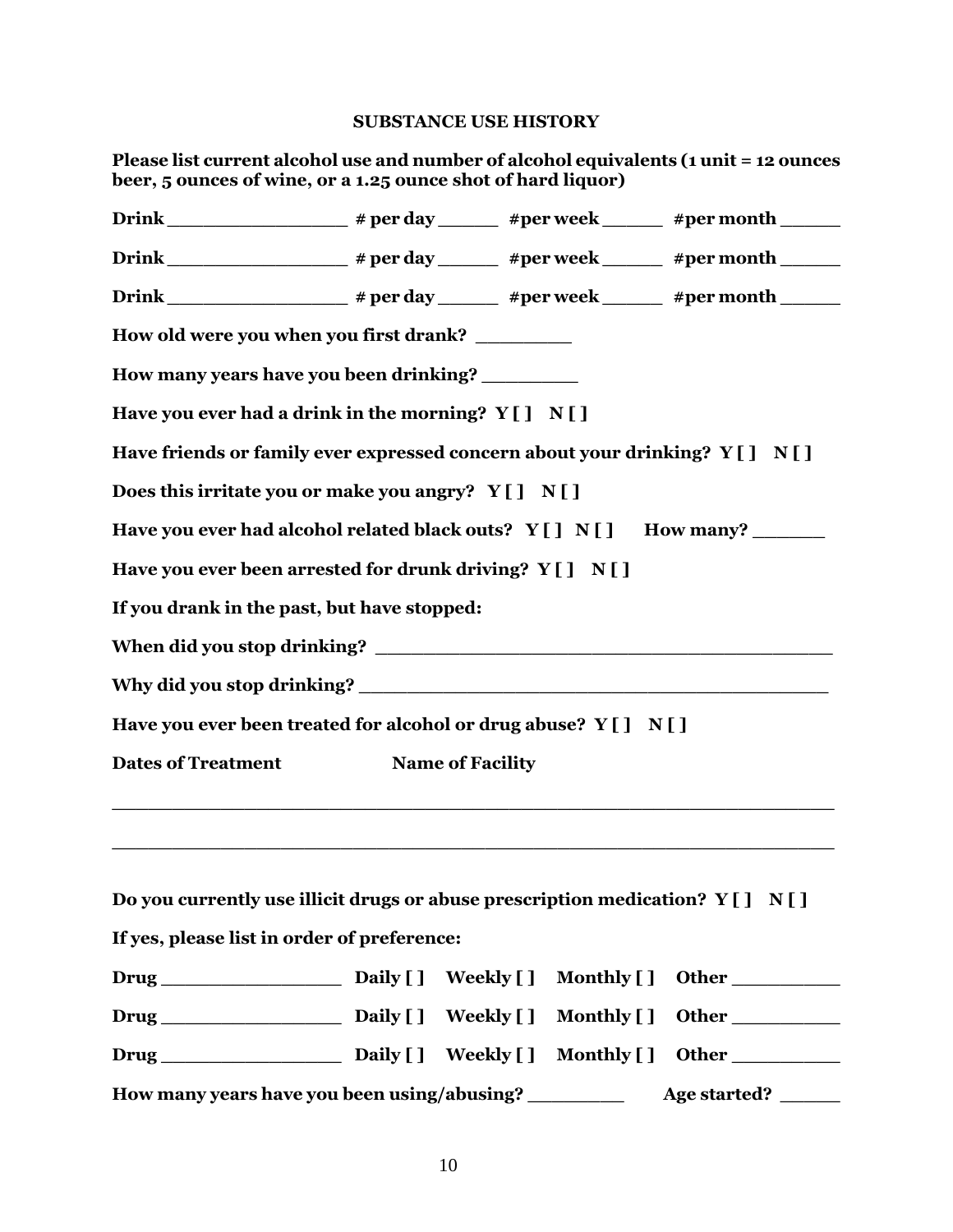#### **PATIENT SYMPTOMS**

**Please indicate if any of these symptoms have occurred and list dates of onset. If you listed these in an earlier section, there is no need to report them again.**

| Paralysis Y [] N [] Date of Onset                                                                    |
|------------------------------------------------------------------------------------------------------|
|                                                                                                      |
| Loss of Sensation Y [] N [] Date of Onset                                                            |
|                                                                                                      |
| $Y[ ] N[ ]$ Date of Onset<br><b>Gait Disturbance</b><br>Describe:                                    |
| Headache Y[] N[] Date of Onset<br>Describe:                                                          |
| Visual Disturbance Y [ ] N [ ] Date of Onset ___________________________________<br><b>Describe:</b> |
| Loss of Smell or Taste $Y[] N[]$ Date of Onset<br>Describe:                                          |
| Change in Appetite Y [ ] N [ ] Date of Onset<br>Describe:                                            |
| Sleep Disturbance $Y[] N[]$ Date of Onset<br>Describe:                                               |
| Attention/Concentration Problems Y [] N [] Date of Onset<br>Describe:                                |
| Memory Problems Y [] N [] Date of Onset<br>Describe:                                                 |
| Reasoning/Judgment Problems Y [ ] N [ ] Date of Onset<br><b>Describe:</b>                            |
| Organization Problems Y [] N [] Date of Onset<br>Describe:                                           |
| Language Problems $Y[] N[]$<br>Date of Onset<br>Describe:                                            |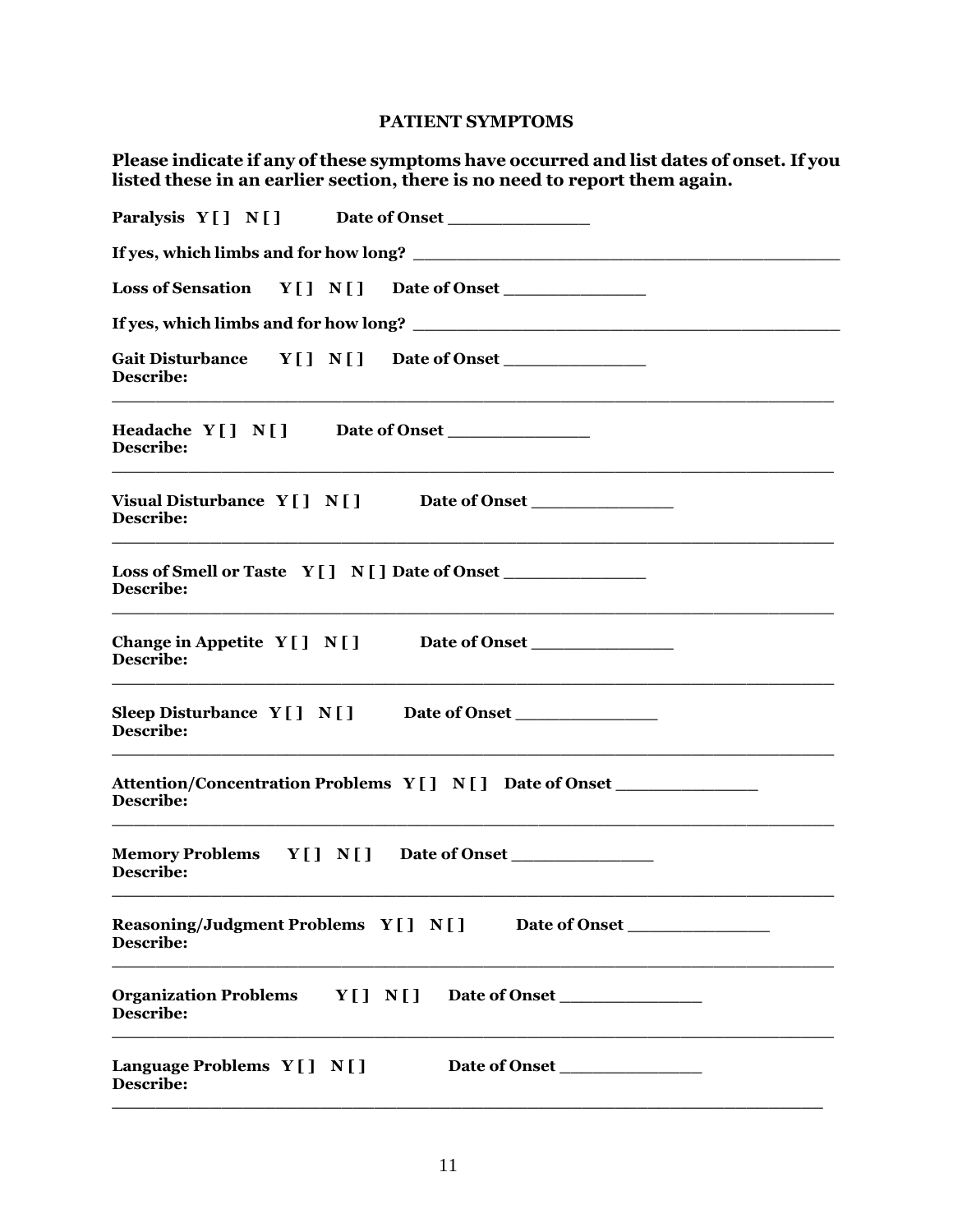#### **COGNITIVE DIFFICULTIES**

**Please check all that you have difficulty with:**

**[ ] Fixing things you used to be able to repair [ ] Starting activities (initiation) [ ] Completing something you started (because you forgot what you were doing) [ ] Planning and organizing daily activities [ ] Needing frequent reminders from others [ ] Needing to rely on reminder notes [ ] Finding that reminders do not help [ ] Remembering directions or easily getting lost [ ] Keeping track of what people are saying to you [ ] Remembering what people have said to you after some time has elapsed [ ] Remembering what you have read [ ] Following the plot in a movie or book [ ] Remembering what you have seen on television [ ] Remembering to convey telephone messages [ ] Remembering to keep appointments [ ] Remembering to take medication [ ] Remembering to pay bills [ ] Remembering to turn off the stove or faucet [ ] Remembering where you put something [ ] Remembering tasks related to your work (describe) \_\_\_\_\_\_\_\_\_\_\_\_\_\_\_\_\_\_\_\_ How did these cognitive changes happen? Suddenly [ ] Gradually [ ] If gradual, over what period of time?**  $\blacksquare$ 

**How have your cognitive problems changed over time?** 

**Did your cognitive problems begin only after you first felt depressed or anxious? Y [ ] N [ ]**

**\_\_\_\_\_\_\_\_\_\_\_\_\_\_\_\_\_\_\_\_\_\_\_\_\_\_\_\_\_\_\_\_\_\_\_\_\_\_\_\_\_\_\_\_\_\_\_\_\_\_\_\_\_\_\_\_\_\_\_\_**

**\_\_\_\_\_\_\_\_\_\_\_\_\_\_\_\_\_\_\_\_\_\_\_\_\_\_\_\_\_\_\_\_\_\_\_\_\_\_\_\_\_\_\_\_\_\_\_\_\_\_\_\_\_\_\_\_\_\_\_\_**

**Do you experience cognitive problems when you are not depressed or anxious? Y [ ] N [ ]**